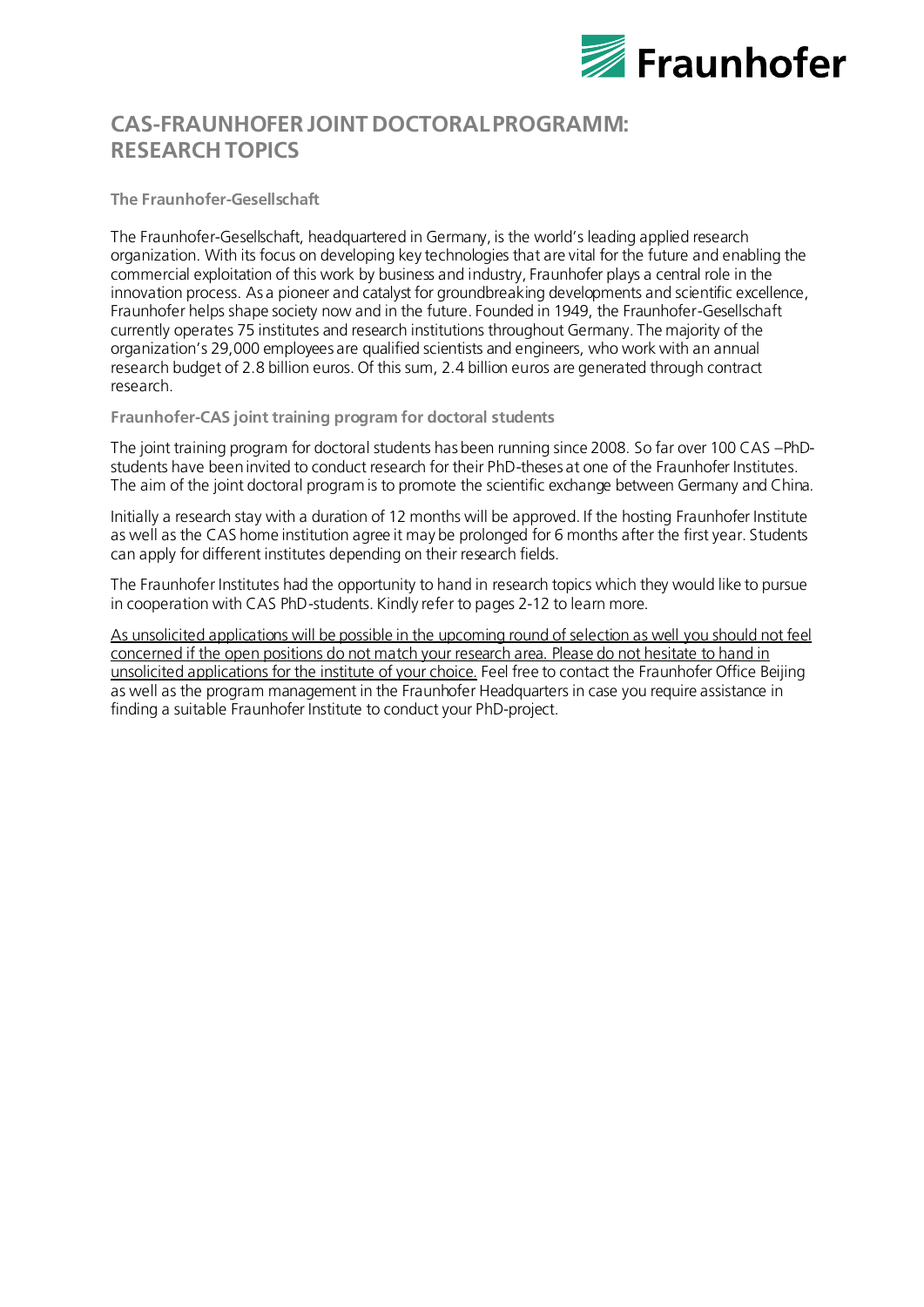

#### **RESEARCH TOPICS**

**1. FRAUNHOFER INSTITUTE FOR MANUFACTURING TECHNOLOGY AND ADVANCED MATERIALS IFAM**

Founded in 1968 and integrated into the Fraunhofer-Gesellschaft in 1974, the Fraunhofer IFAM is one of the most important research institutions in Europe fo[r adhesive bonding technology, surfaces](https://www.ifam.fraunhofer.de/en/Profile/Locations/Bremen/Adhesive_Bonding_Surfaces.html)[, shaping](https://www.ifam.fraunhofer.de/en/Profile/Locations/Bremen/Shaping_Functional_Materials.html)  [and functional materials](https://www.ifam.fraunhofer.de/en/Profile/Locations/Bremen/Shaping_Functional_Materials.html). At our institute's five [locations](https://www.ifam.fraunhofer.de/en/Profile/Locations.html) – Bremen, Dresden, Stade, Wolfsburg and Braunschweig as well as at the Test Center for Maritime Technologies on Helgoland – we put our central principles into practice: scientific excellence, a focus on the application of technology, measurable utility for customers and ensuring the highest quality.

Our round about 700 employees, working in 2[0 departments](https://www.ifam.fraunhofer.de/en/Research.html) and working groups, combine their broad technological and scientific knowledge and expertise into [core competencies](https://www.ifam.fraunhofer.de/en/Core_Competencies.html): Metallic Materials; Polymeric Materials; Surface Technology; Adhesive Bonding; Shaping and Functionalization; Electromobility; and Automation and Digitalization. These core competencies - both individually and in combination with each other – are not only the basis of our strong position in the research market but also of future-forward developments that will be useful for society.

Most of the products, processes, and technologies we develop are for sectors where sustainability is particularly important, namely for th[e aviation industry](https://www.ifam.fraunhofer.de/en/Profile/Business_Segments/Aviation.html)[, automotive sector](https://www.ifam.fraunhofer.de/en/Profile/Business_Segments/Automotive.html)[, energy technologies](https://www.ifam.fraunhofer.de/en/Profile/Business_Segments/Energy_Environment.html)[, medical](https://www.ifam.fraunhofer.de/en/Profile/Business_Segments/Medical_Technology_Life_Sciences.html)  [technology and life sciences](https://www.ifam.fraunhofer.de/en/Profile/Business_Segments/Medical_Technology_Life_Sciences.html) an[d maritime technologies](https://www.ifam.fraunhofer.de/en/Profile/Business_Segments/maritime-technologies.html) . The solutions developed at Fraunhofer IFAM are, however, also used in various other branches of industry including machinery and plant construction, electronics and electrical engineering, shipbuilding, rail vehicle manufacture, the packaging industry, and the construction sector.

**Topic: Carbon dioxide as building block for polymers and reactive resins**

One of the most important bridging focuses between science and industry is to put economic and environmental needs into balance. Contributions to this are e.g. sustainability and circular economy.<sup>[1]</sup> Presently humans emit high amounts of carbon dioxide and fossil carbon sources are limited. Therefore, it is important to learn how to utilize the carbon dioxide from the air as carbon source. It is the aim of the project to develop and improve reactions allowing the synthesis of polymers and reactive resins (e.g., for adhesives or fiber reinforced plastics) with carbon dioxide as carbon source.

This might include, the activation and transference of  $CO<sub>2</sub>$  to substrates in the absence of transition metals while utilizing mild conditions could make a difference.<sup>[2]</sup> One specific application field of high interest for the insertion of  $CO<sub>2</sub>$  and derivatives are polyurethanes and polyureas.<sup>[3]</sup> The synthesis of cyclic carbonates and their further use is a core issue of the topic. Additional own ideas of the potential candidate are highly desired, and the person must be able and willing to develop the initial ideas further.

**The potential candidate must have the following qualification:**

- Highly experienced in preparative chemistry and skilled in practical lab work

**In addition, advanced experience in the following fields is desired:** 

- Organic and main group synthetic chemistry (ideal group 13 and 15 chemistry)
- Air sensitive synthetic techniques (Schlenk techniques, AR-/N<sub>2</sub>-atmosphere)
- NMR, GC-MS and IR measurements and interpretation
- Polymer chemistry
- Homogeneous catalysis

**Soft skills:**

- Team player
- Self-critical scientist
- Creative chemist
- Intercultural competence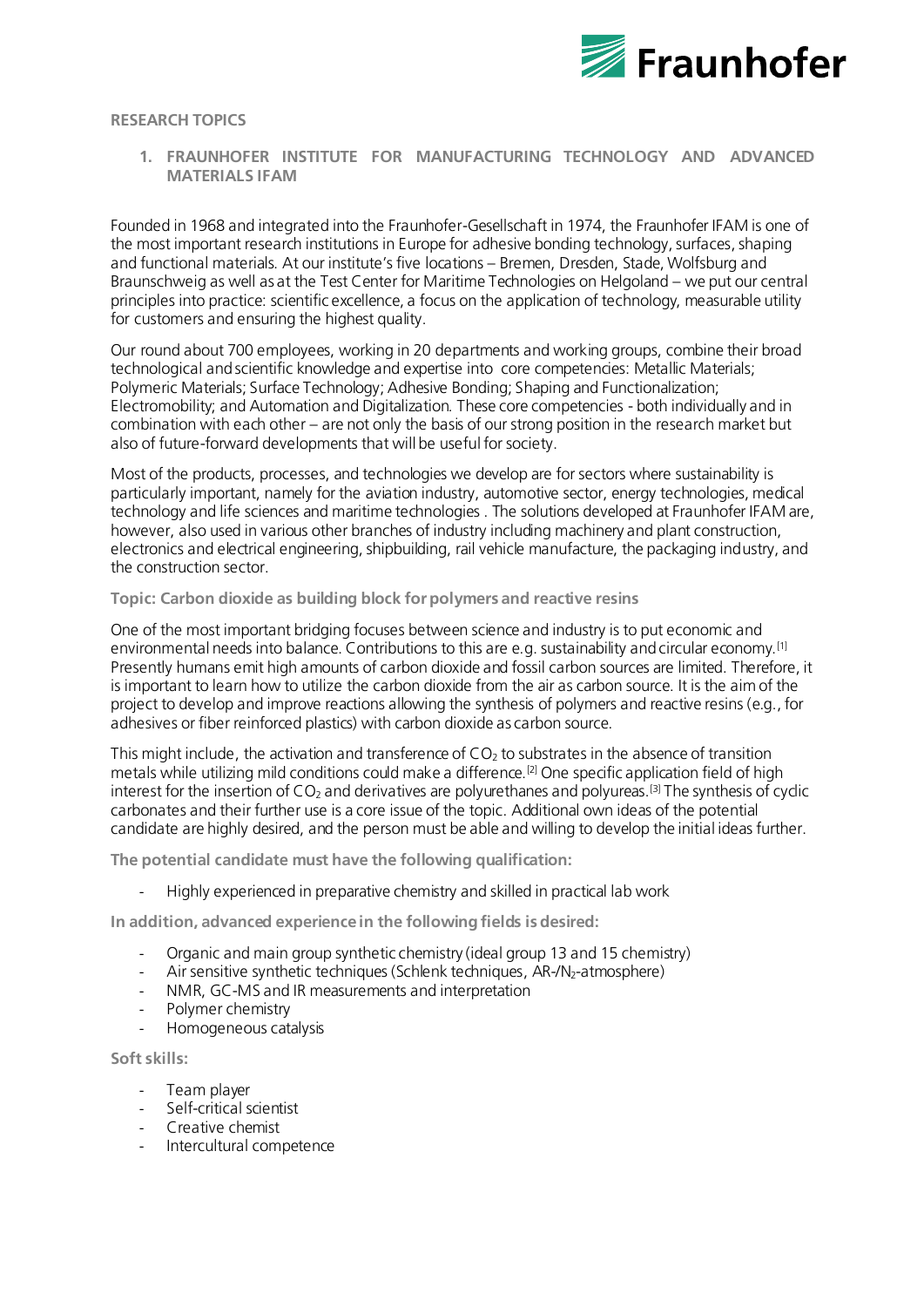

**Contact**

Dr. Henning Großekappenberg E-Mai[l henning.grossekappenberg@ifam.fraunhofer.de](mailto:henning.grossekappenberg@ifam.fraunhofer.de)

- [1] B. Mayer, A. Groß (Eds.) *Kreislaufwirtschaft und Klebtechnik*. *Studie des Fraunhofer-Instituts für Fertigungstechnik und Angewandte Materialforschung IFAM*, Fraunhofer Verlag, Stuttgart, **2020**.
- [2] a) L. Chen, R. Liu, Q. Yan, *Angewandte Chemie (International ed. in English)* **2018**, *57*, 9336; b) J. J. Chi, T. C. Johnstone, D. Voicu, P. Mehlmann, F. Dielmann, E. Kumacheva, D. W. Stephan, *Chem. Sci.* **2017**, *8*, 3270; c) B. Jiang, Q. Zhang, L. Dang, *Org. Chem. Front.* **2018**, *5*, 1905; d) I. Peuser, R. C. Neu, X. Zhao, M. Ulrich, B. Schirmer, J. A. Tannert, G. Kehr, R. Fröhlich, S. Grimme, G. Erker et al., *Chemistry (Weinheim an der Bergstrasse, Germany)* **2011**, *17*, 9640.
- [3] a) S. Li, J. Zhao, Z. Zhang, J. Zhang, W. Yang, *Polymer* **2015**, *57*, 164; b) N. Kébir, S. Nouigues, P. Moranne, F. Burel, *J. Appl. Polym. Sci.* **2017**, *134*, 44991; c) L. Zhang, F. C. Michel Jr, A. C. Co, *J. Polym. Sci. Part A: Polym. Chem.* **2019**, *57*, 1495; d) N. Singh, H. Bakhshi, W. Meyer, *RSC Advances* **2020**, *10*, 44103; e) P. Deepa, M. Jayakannan, *J. Polym. Sci. Part A: Polym. Chem.* **2008**, *46*, 2445; f) S. Ma, C. Chen, R. J. Sablong, C. E. Koning, R. A. T. M. van Benthem, *J. Polym. Sci. Part A: Polym. Chem.* **2018**, *56*, 1078; g) S. Ma, H. Zhang, R. J. Sablong, C. E. Koning, R. A. T. M. van Benthem, *Macromol. Rapid Commun.* **2018**, *39*, e1800004; h) S. Ma, E. P. A. van Heeswijk, B. A. J. Noordover, R. J. Sablong, R. A. T. M. van Benthem, C. E. Koning, *ChemSusChem* **2018**, *11*, 149; i) N. Kébir, M. Benoit, C. Legrand, F. Burel, *European Polymer Journal* **2017**, *96*, 87.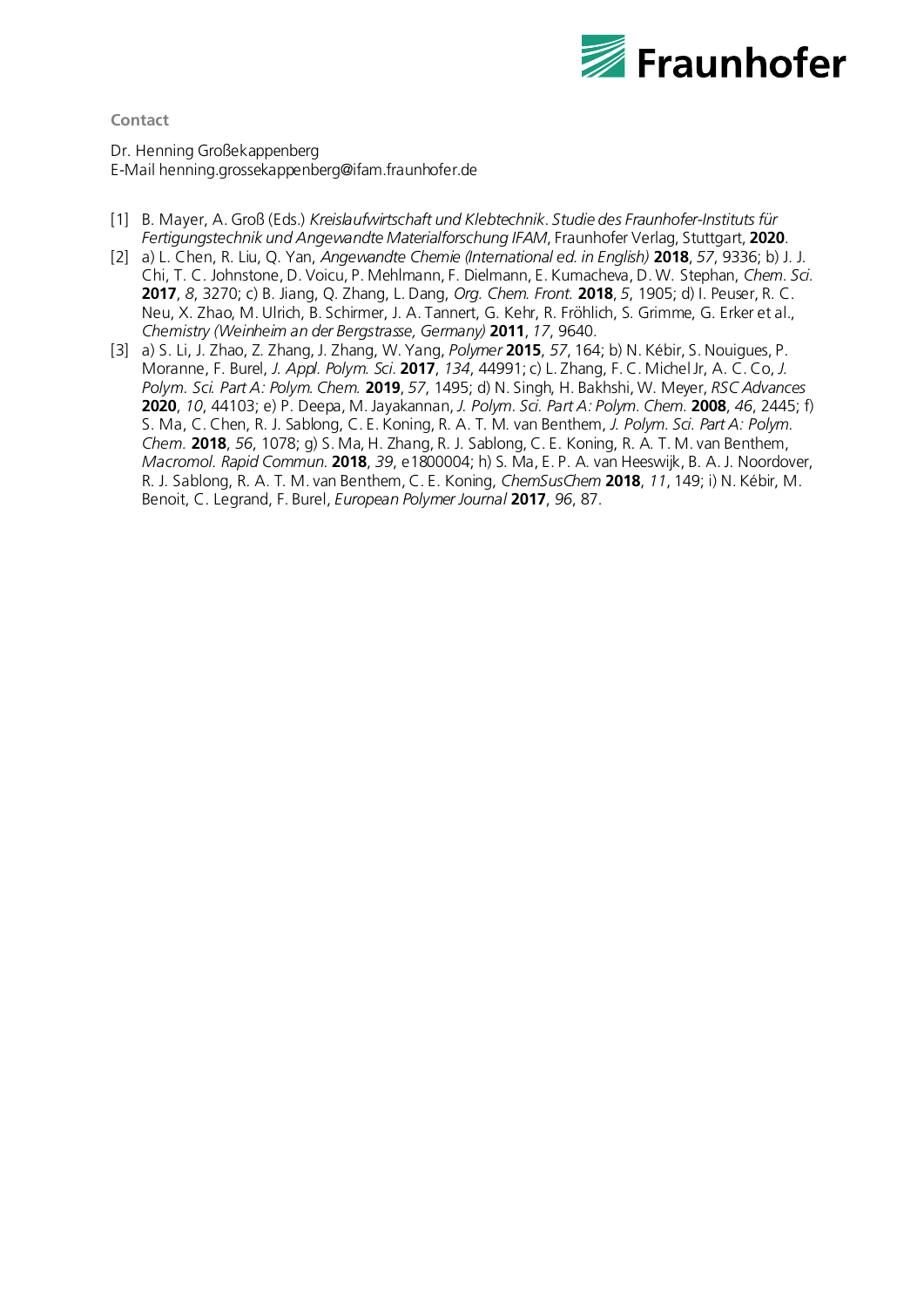

#### **2. FRAUNHOFER INSTITUTE FOR WIND ENERGY SYSTEMS IWES**

#### **Aboutthe institute**

Wind energy is our primary focus. Our institute is home to more than 350 employees and students from over 30 countries pursuing careers in applied research and development in the field of wind energy use. The key aspect is the production of electricity and hydrogen. Our successful combination: an internationally unparalleled testing infrastructure and comprehensive methodological expertiseinthe reliability and validation of wind turbines and wind farms as well as the smart system integration of wind energy in future energy supply systems.

#### **The group »Test and Method Development«**

Our group »Test and Method Development«, which consists of 2 research associates and is part of the department »System ValidationMechanical DriveTrain«, focusesondeveloping innovativeand tailor- made solutionsfor the simulation and validation of drive trains and drive train components of wind turbines. A special focus of the group's activities isthe implementation of complex and detailed simulation models, which are utilized to plan and to supplement real test setups in the sense of virtual testing. The competencedemonstrated innumerous applications enablesto efficiently plan, develop, and implement new types of test benches and test procedures. The team supports each other irrespective of the projects and backgrounds. A culture of open exchange and cooperation, even beyond the boundaries of the team, is particularly important to us.

#### **Topic: Fem Modelling and simulation for bearing seat ring creep prediction**

Modern wind turbine drivetrainsare continuously optimized for minimum weight and cost, making use of both new materials such as nodular cast iron aswell as lightweight design techniques, aiming for increasing power density in wind turbine power trains. One aspect of this trend with respect to the main bearing assembly of a wind turbine drivetrain is the risk of creeping bearing rings. Due to increased power density relatively larger loading as well as deformation of the leaner

support structures occur, increasing the risk of the ring creeping phenomeno[n.](#page-4-0)<sup>1</sup>

For large baring seats suchas wind turbine main bearings there are no standard procedures available to assess the risk of ring creep. Finite element simulations can be utilized to determine the creeping tendency a drive train setup, to eventually develop a robust methodology to predict the occurrence of ring creep.

The scope of the research project will be the development of a finite element model for the analysis of ring creep at large main bearing seats in wind turbine drive trains. The model shall be developed using the software AnsysWorkbench.

#### **Required Background**

You have completed your diploma or master's degree in Mechanical Engineering or a similar field. You have already gained experience with detailed contact modelling in FEM and with FEM software, preferably Ansys? You have good knowledge of roller bearings and bearing modelling and simulation? If you are interested in wind energy and renewable energy engineering, we should definitely meet! A good command of English or German will make your day-to-day work easier.

## **Contact:**

Mr Paul Feja E-mai[l:paul.feja@iwes.fraunhofer.de](mailto:paul.feja@iwes.fraunhofer.de) Phone: +49 471 14 290-409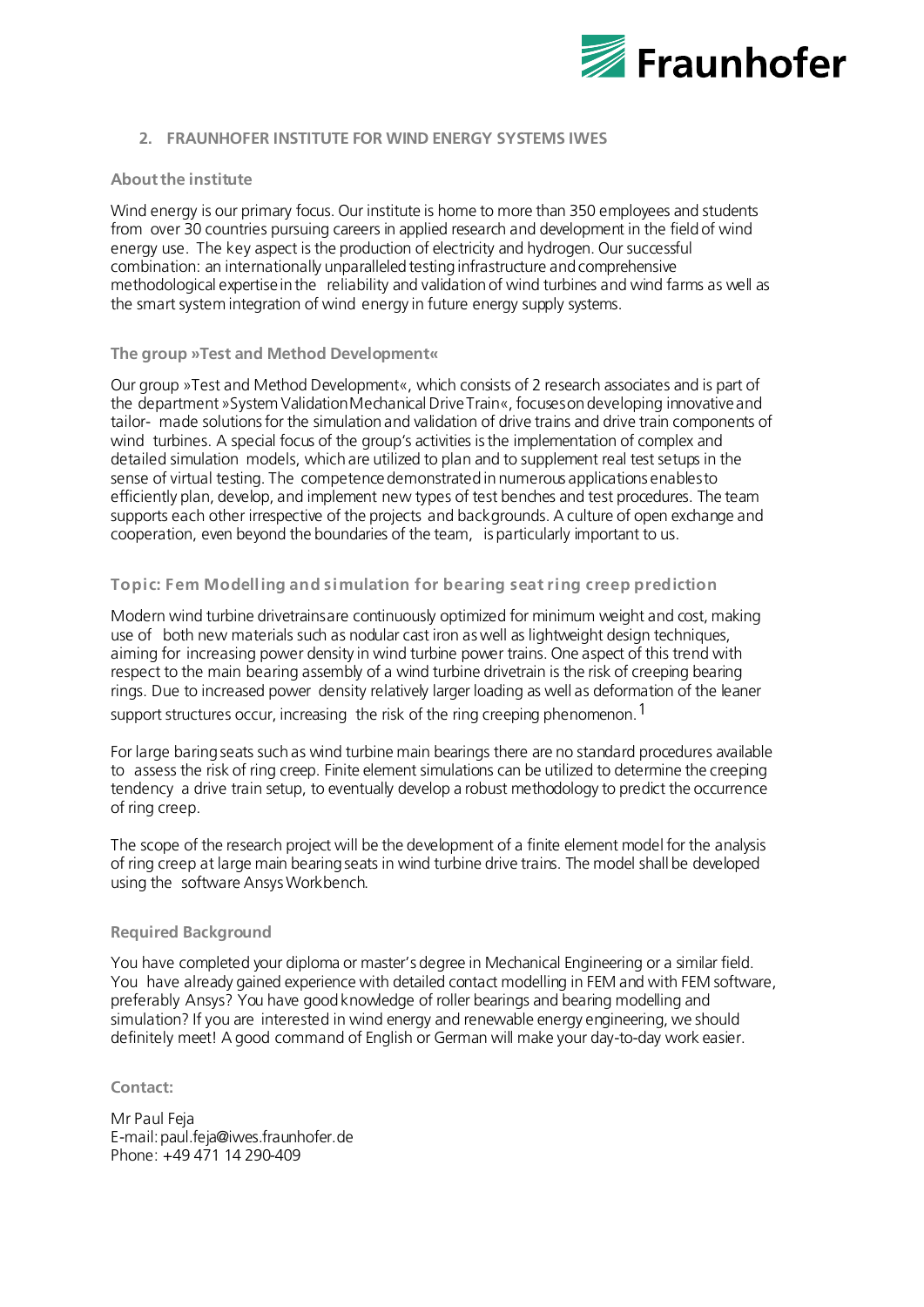

**Homepage:**  https://www.iwes.fraunhofer.de/en.html

<span id="page-4-0"></span><sup>1</sup> Kirsch, J., Kyling, H. Optimized cast components in the drive train of wind turbines and inner ring creep in the main bearing seat. *Forsch Ingenieurwes* **85**, 199–210 (2021). <https://doi.org/10.1007/s10010-021-00458-x>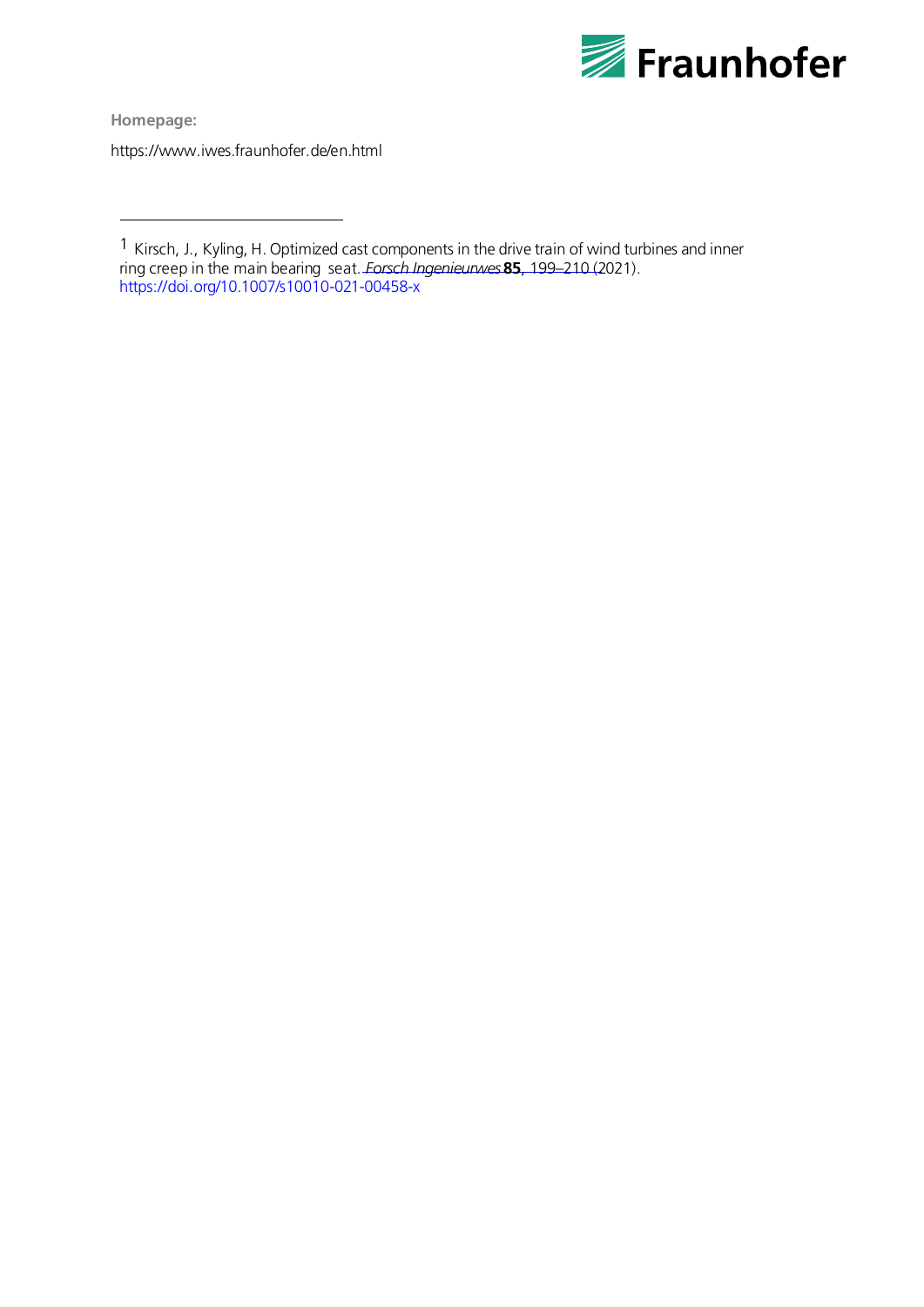

## **3. FRAUNHOFER INSTITUTE FOR SYSTEMS AND INNOVATION RESEARCH ISI**

The Fraunhofer Institute for Systems and Innovation Research ISI is a globally recognized center of excellence for innovation research. Due to the different focuses of our seven competence centers, we work on central issues of innovation dynamics and system transformation in an interdisciplinary manner and from a holistic perspective. The institute offers unique possibilities for the application and development of new approaches in innovation research.

Fraunhofer ISI analyzes the origins and impacts of innovations. We research the short- and long-term developments of innovation processes and the impacts of new technologies and services on society. On this basis, we are able to provide our clients from industry, politics and science with recommendations for action and perspectives for key decisions. Our expertise is founded on our scientific competence as well as an interdisciplinary and systemic research approach.

We are happy to receive applications for the CAS-Fraunhofer scholarship program in the following areas of social sciences:

- Innovation economics, especially analyses of industrial transformations (e.g., Industry 4.0, digitalization, changing value and supply chains, ecological transformation)
- Innovation indicators, especially big data indicator developments or applications
- Innovation policy analysis, especially mission-oriented policies (e.g., Societal Grand Challenges)
- Dynamics and drivers of sustainability innovations and green economy (environmental innovations related to energy, circular economy)
- Design and evaluation of energy policies to reduce GHG (e.g., emissions trading)

### **Contact:**

Dr. Rainer Frietsch E-mail: Rainer.Frietsch@isi.fraunhofer.de

**Homepage:**

https://www.isi.fraunhofer.de/en.html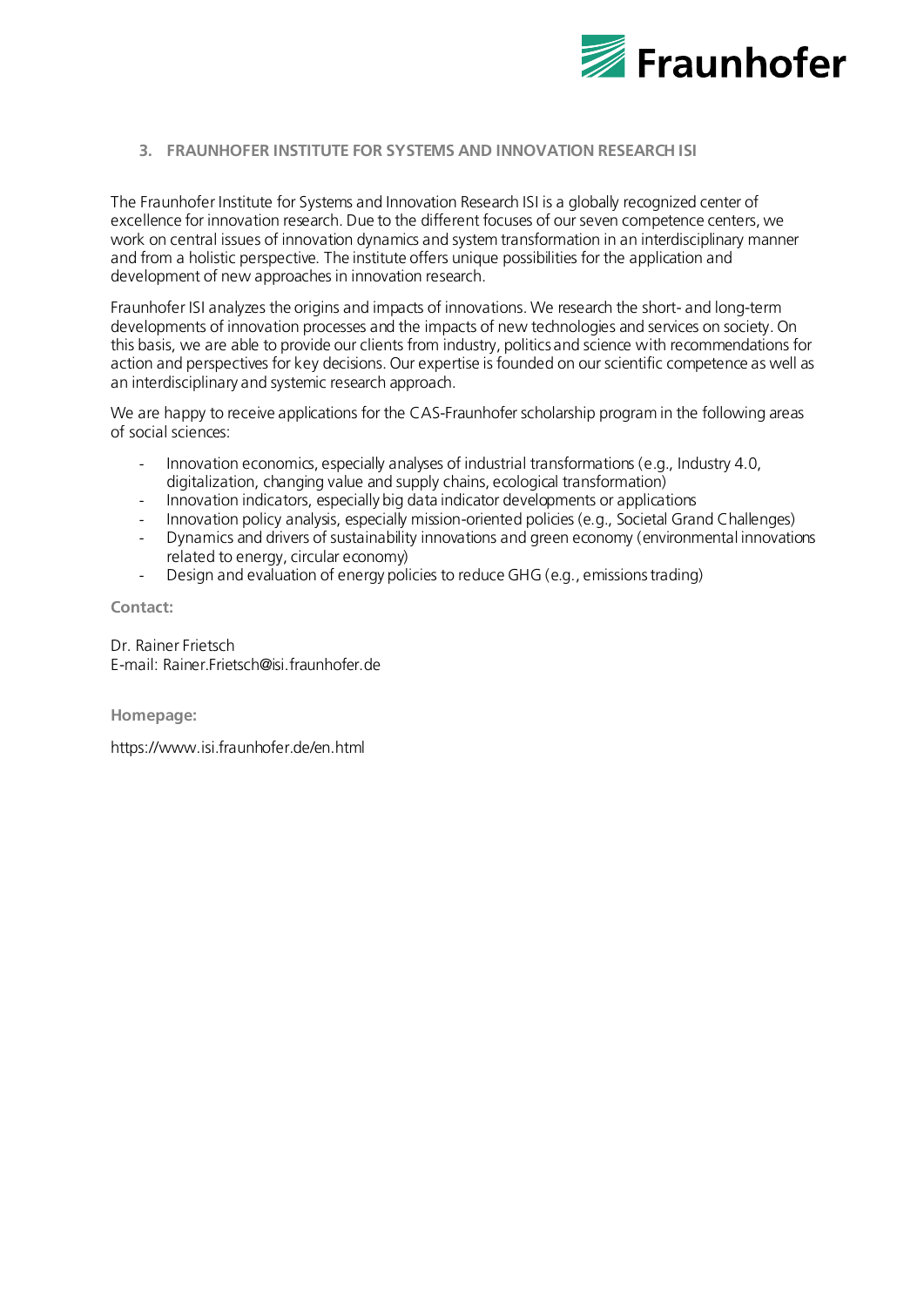

# **4. FRAUNHOFER INSTITUTE FOR PRODUCTION TECHNOLOGY IPT**

## **a. Topic: Development of a Cross -Site Data Space for the industrial internet of Things (IIoT)**

The constantly increasing degree of networking in production enables new ways of production organization and control. By using the latest technologies and software solutions, relevant production data can be recorded and used for holistic process analyses and control. However, the data generated by networking has so far been used almost exclusively to fulfill an individual task and not for the entire, cross-site process chain, as envisaged in the Industry 4.0 concept.

In order, to harness the potential of the data, a data space is to be established for the area of industrial production, based on the Industrial Data Space model. Production and research data can be shared between suppliers, production facilities and research institutions. This not only enables the use of datadriven services, but also the rapid construction of new production environments and their optimization.

In order, to make the data space usable externally, a data marketplace is to be implemented. The marketplace will enable sovereign trading and monetization of production, process and research data. Based on the Data Space, a platform will be developed that bundles and opens up the data potential of the Industry 4.0 ecosystem.

Take the next step of the digital transformation with us and research innovative concepts for connecting networked production systems to industrial data spaces and data marketplaces together with our highly motivated and interdisciplinary team.

#### **Your tasks**

- Development of a data space for cross-location networking of different production sites based on the Industrial Data Space model
- Implementing a data marketplace for trading and monetization production, process and research data
- Integrating of the data space and marketplace into the Fraunhofer Edge Cloud

#### **Our requirements**

- Successfully completed academic university degree in the field of computer science, computational engineering science (CES) or comparable
- Solid background knowledge of software architectures, network technology and cloud computing
- Experience with virtualization technologies such as Docker, Kubernetes or comparable
- Programming experience in C#, C++, Java, Python or comparable
- Strong communication skills and enjoyment of interdisciplinary teamwork
- An independent way of working as well as analytical skills
- Very good knowledge of the English language, both written and spoken

## **What you can expect from us**

- Cooperation in a committed and collegial team
- Close cooperation with renowned industrial partners from a wide range of sectors
- Freedom to take on responsibility and implement your own ideas
- State-of-the-art machinery with edge cloud systems and a 5G infrastructure
- Excellent professional and personal development through a variety of internal training courses

We look forward to receiving your application.

#### **Contact**

Dipl.-Phys. Niels König E-mail[: Niels.Koenig@ipt.fraunhofer.de](mailto:Niels.Koenig@ipt.fraunhofer.de)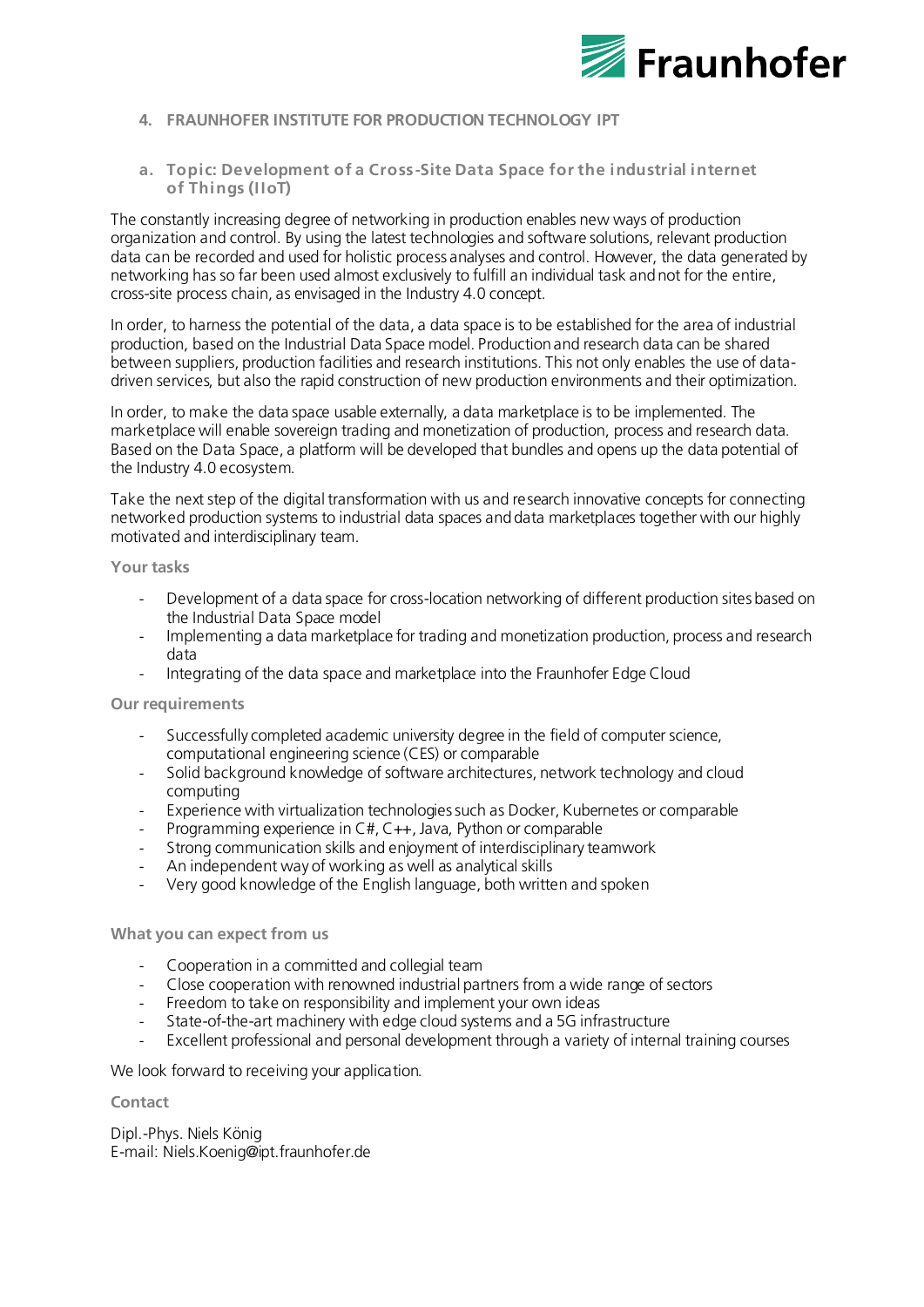

**b. Development of an ultra-high resolution wavefront sensor for the application in a gravitational wave detector**

At the Fraunhofer IPT we develop customized metrological systems for research and industrial applications. High-tech solutions for fundamental research as the newly developed gravitational wave detectors need cutting edge metrology systems to guarantee their functionality and precision. In your time at the Fraunhofer IPT you will develop an ultra-high precision wavefront sensor, for the integration into a gravitational wave detector. Within the detector the wavefront sensor is supposed to detect minimal deformations of mirrors which are essential components of the gravitational wave detector.

In order to develop such an ultra-high precision wavefront sensor, it will be mandatory to carry out in depth optical simulations regarding the planned sensor setup and the needed components. The results of the simulations will then be transferred into a lab-setup of the sensor.

#### **Your tasks**

- Development of an ultra-high resolution wavefront sensor
- Implementation of systematic optical simulation to determine the ideal setup of the sensor
- Realization of a lab-setup of the sensor prototype

#### **Our requirements**

- Successfully completed academic university degree in the field of physics, optics or comparable
- Solid background knowledge of optical simulations using OpticStudio (Zemax) or comparable
- Experience with optical lab-setups
- Strong communication skills and enjoyment of interdisciplinary teamwork
- An independent way of working as well as analytical skills
- Very good knowledge of the English language, both written and spoken

#### **What you can expect from us**

- Cooperation in a committed and collegial team
- Close cooperation with renowned industrial partners from a wide range of sectors
- Freedom to take on responsibility and implement your own ideas
- State-of-the-art machinery and optical laboratories
- Excellent professional and personal development through a variety of internal training courses

We look forward to receiving your application

**Contact**

Dipl.-Phys. Niels König E-Mail: [Niels.Koenig@ipt.fraunhofer.de](mailto:Niels.Koenig@ipt.fraunhofer.de)

**Homepage:** 

http://www.ipt.fraunhofer.de/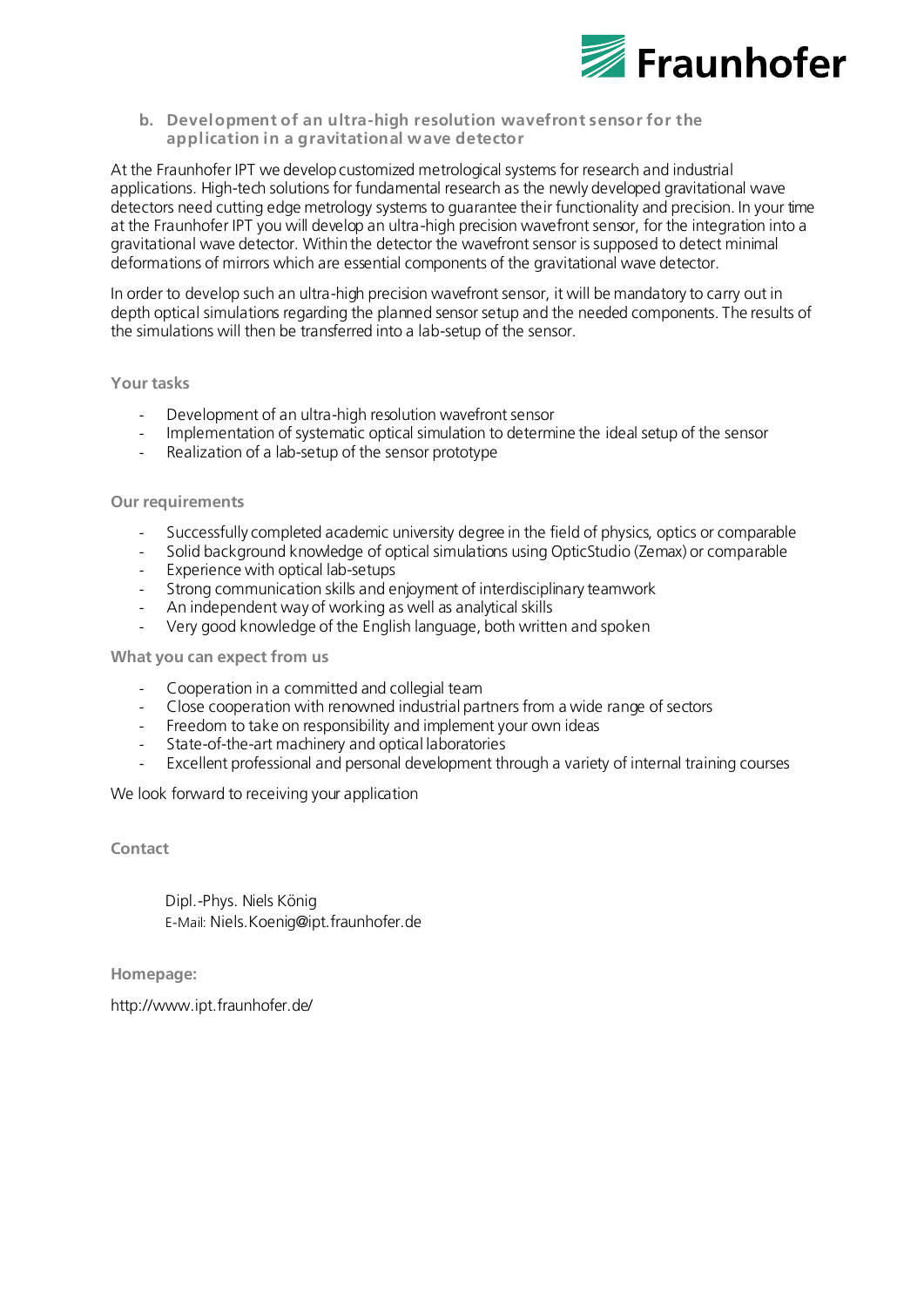

# **5. FRAUNHOFER INSTITUTE FOR PHOTONIC MICROSYSTEM[S \(IPMS\)](https://www.ipms.fraunhofer.de/en.html)**

Are you enthusiastic about new paradigm of computing or IC design? Do you want to invest your time in innovative research and developments, which will make a significant impact on scientific society? THEN JOIN US!

The [Fraunhofer Institute for Photonic Microsystems \(IPMS\)](https://www.ipms.fraunhofer.de/en.html) works at the highest international levels for nanoelectronic, mechanical and optical components to support their integration into the tiniest "intelligent" elements and systems. Together with industry, service companies and the public sector, we develop innovative solutions to directly benefit both business and society. Our technologies are found in all relevant markets including information and communications, consumer electronics and the semiconductor industry, as well as the automotive and medical fields.

We have vacancy for multiple PhD positions in "CMOS Integrated RF & AI Nanoelectronic Technologies for IOT Components & Systems" group at Fraunhofer IPMS, Dresden, Germany. The positions will be supported in collaboration with the Chinese Academy of Sciences (CAS) and all appointments will be jointly decided upon with CAS. We offer multiple positions with varied and independent tasks in a research friendly environment. You will have a chance to work with cutting edge researchers in industry. We promote your path to personal development through regular employee appraisals and tailored training to enhance your individual qualifications.

#### **Homepage:**

[http://www.ipms.fraunhofer.de](http://www.ipms.fraunhofer.de/)

**a. Topic: Associative Memory - towards ultrafast Genome Sequencing**

You will be involved in the realization of an ultra-fast (>100x faster than currently available), very energyefficient (consuming >70% less energy than current platforms), and cost-efficient (>100x cheaper than servers) platform for genome analysis by utilizing energy-efficient computation with associative memory cells (TCAM) such as ferroelectric field effect transistors (FeFET) implemented in an advanced node such as 28nm or 22nm FDSOI technology. With this genome sequencing platform, it will be possible to transform microbial sequencing, genome sequencing, and exome sequencing in clinical settings and in the field so to guide diagnosis and treatment in mobile genomics.

Although it is suggested that the successful candidate participatesin one of the following development activities, we are also open to new ideas in the field of

- Neuromorphic circuit and system design
- Emerging memory devices for neuromorphic applications
- Algorithms for energy-efficient analysis
- RF and mm-wave IC design

## **What we expect from you**

- Masters' Degree in Electrical Engineering, Physics, Microelectronics, Computational Engineering or similar.
- Knowledge of semiconductor device physics/ analog circuits/ digital circuits/ neural networks are preferred, not mandatory.
- Good knowledge in English language.

Have we piqued your interest? Then, apply with us! We look forward to meeting you.

**Contact:**

Dr. Thomas Kämpfe E-Mail: thomas.kaempfe@ipms.fraunhofer.de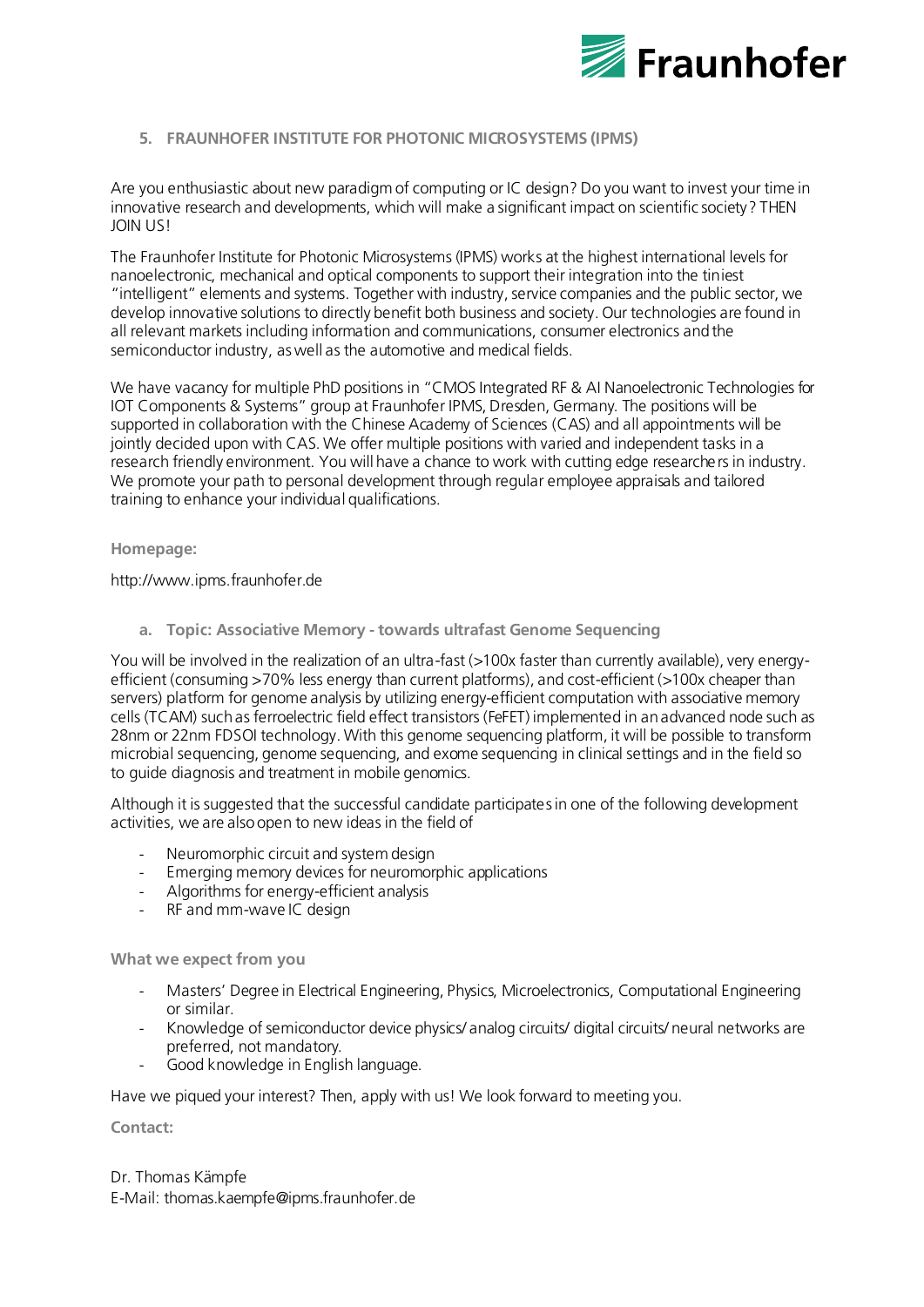

**b. Topic: Integration of memory & in-memory computing devices into flexible substrates**

You will be involved in the realization of a flexible integrated circuit platform for storage and analysis of data. The technology is forecasted to drastically reduce the required power consumption for localized data analysis and be more cost efficient due to a co-integration with high-volume thin-film technology processes. By this platform it will be possible to transform robotics feedback in a large range of applications due to cointegration with sensors detecting for example bending and stretching.

Although it is suggested that the successful candidate participates in one of the following development activities, we are also open to new ideas in the field of

- Neuromorphic circuit and system design
- Emerging memory devices for neuromorphic applications
- Algorithms for energy-efficient analysis
- RF and mm-wave IC design

**What we expect from you**

- Masters' Degree in Electrical Engineering, Physics, Microelectronics, Computational Engineering or similar.
- Knowledge of semiconductor device physics, memory technology, analog circuits, digital circuits, neural networks are preferred, not mandatory.
- Good knowledge in English language.

Have we piqued your interest? Then, apply with us! We look forward to meeting you.

**Contact:**

## Dr. Thomas Kämpfe

E-Mail: thomas.kaempfe@ipms.fraunhofer.de

**c. Topic: mmWAVE Computing - towards peta-operation per second (PetaOps) ASICs**

You will be involved in the realization of a high-performance computing system enhancing the currently available compute performance by 1000x. The technology is forecasted to drastically reduce the required power consumption for localized data analysis as well as 6G network optimization. By supporting computation in the millimeter wavelength (mmWave) range above 30GHz extremely high data rate can be achieved in a unprecedentedly small area. You can be involved both in various fields covering device optimization towards mmWave requirements as well as RF/mmWave periphery design.

Although it is suggested that the successful candidate participates in one of the following development activities, we are also open to new ideas in the field of

- Neuromorphic circuit and system design
- Emerging memory devices for neuromorphic applications
- Algorithms for energy-efficient analysis
- RF and mm-wave IC design

**What we expect from you**

- Masters' Degree in Electrical Engineering, Physics, Microelectronics, Computational Engineering or similar.
- Knowledge of semiconductor device physics, memory technology, analog circuits, digital circuits, neural networks are preferred, not mandatory.
- Good knowledge in English language.

Have we piqued your interest? Then, apply with us! We look forward to meeting you.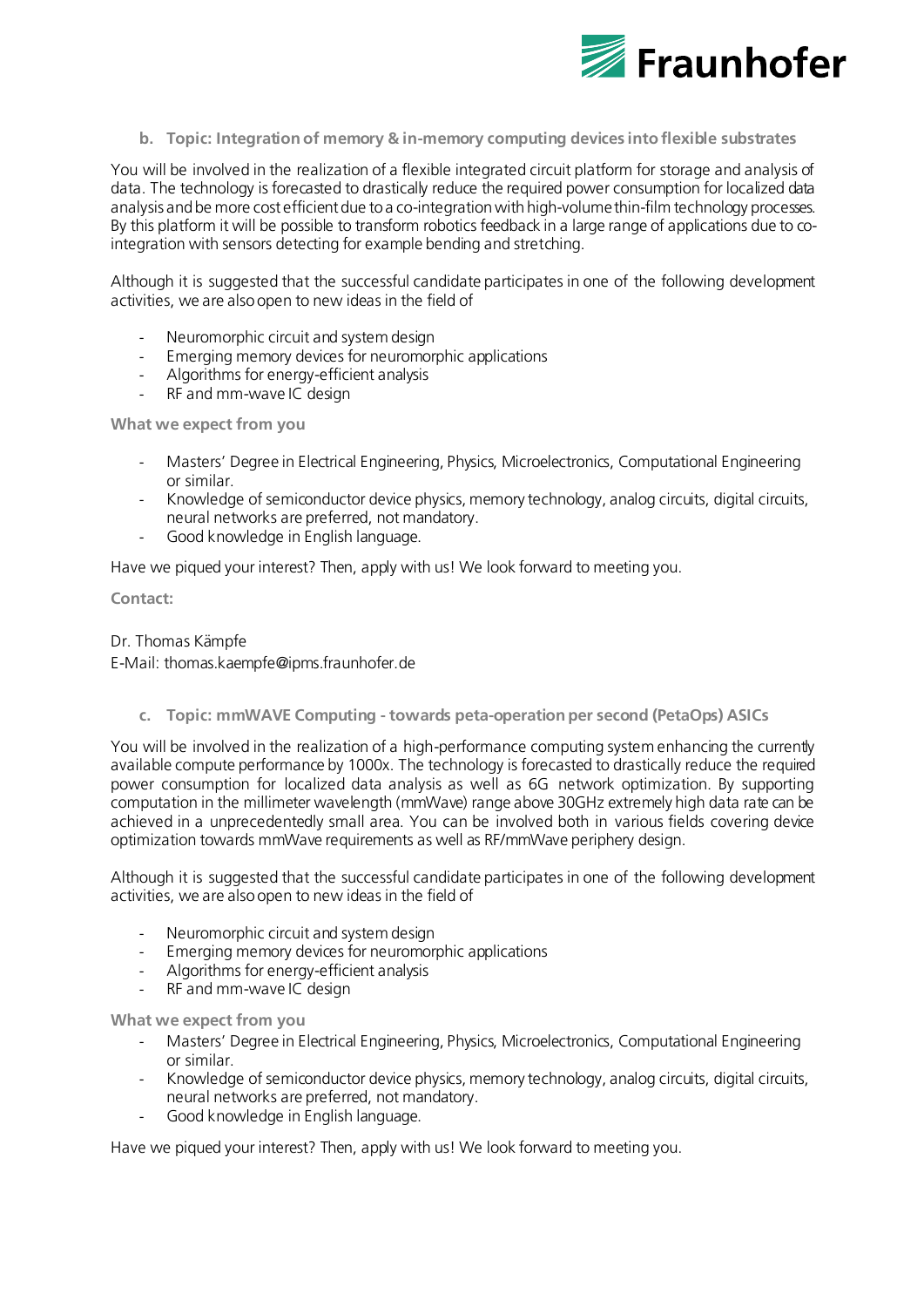

**Contact:** Dr. Thomas Kämpfe E-mail: thomas.kaempfe@ipms.fraunhofer.de

**d. Topic: Neural architecture search - Training of efficient edge AI/tiny ML solutions**

You will be involved in the implementation of ultra-low power Edge AI/tiny ML solutions for various problems by neural architecture search. To accelerate the implementation of neural networks as well as decision trees in-memory computing is used based on ferroelectric field-effect transistors (FeFETs). This enables an increase in power efficiency by two to three orders of magnitude with respect to conventional hardware. By pareto-optimal training of the network additional gains can be achieved by reducing the memory requirement and energy consumption under preservation of accuracy limits to ensure functioning on edge application cases e.g. battery-driven time series data analysis of machine states, which can revolutionize condition monitoring in a wide field of applications.

Although it is suggested that the successful candidate participates in one of the following development activities, we are also open to new ideas in the field of

- Neuromorphic circuit and system design
- Emerging memory devices for neuromorphic applications
- Algorithms for energy-efficient analysis
- RF and mm-wave IC design

**What we expect from you**

- Masters' Degree in Electrical Engineering, Physics, Microelectronics, Computational Engineering or similar.
- Knowledge of semiconductor device physics, memory technology, analog circuits, digital circuits, neural networks are preferred, not mandatory.
- Good knowledge in English language.

Have we piqued your interest? Then, apply with us! We look forward to meeting you.

**Contact:**

Dr. Thomas Kämpfe

E-Mail: thomas.kaempfe@ipms.fraunhofer.de

**e. Topic: D-Band link design for 6G applications**

You will be involved in the design of efficient D-band links at a frequency of about 140 GHz, necessary as backhaul links in the upcoming 6G communication networks. By implementation into an FDSOI technology superb RF as well as logic properties can be combined which can drive very efficient pico- and femto-cells immersed in IoT devices as well as backhaul links supporting point-to-point as well as point-to-multipoint line of sight connections. Improvements in the circuit design of such systems can severally improve the power efficiency, directability of the formed beams and area of scaled systems.

Although it is suggested that the successful candidate participates in one of the following development activities, we are also open to new ideas in the field of

- Neuromorphic circuit and system design
- Emerging memory devices for neuromorphic applications
- Algorithms for energy-efficient analysis
- RF and mm-wave IC design

**What we expect from you**

- Masters' Degree in Electrical Engineering, Physics, Microelectronics, Computational Engineering or similar.
- Knowledge of semiconductor device physics, memory technology, analog circuits, digital circuits, neural networks are preferred, not mandatory.
- Good knowledge in English language.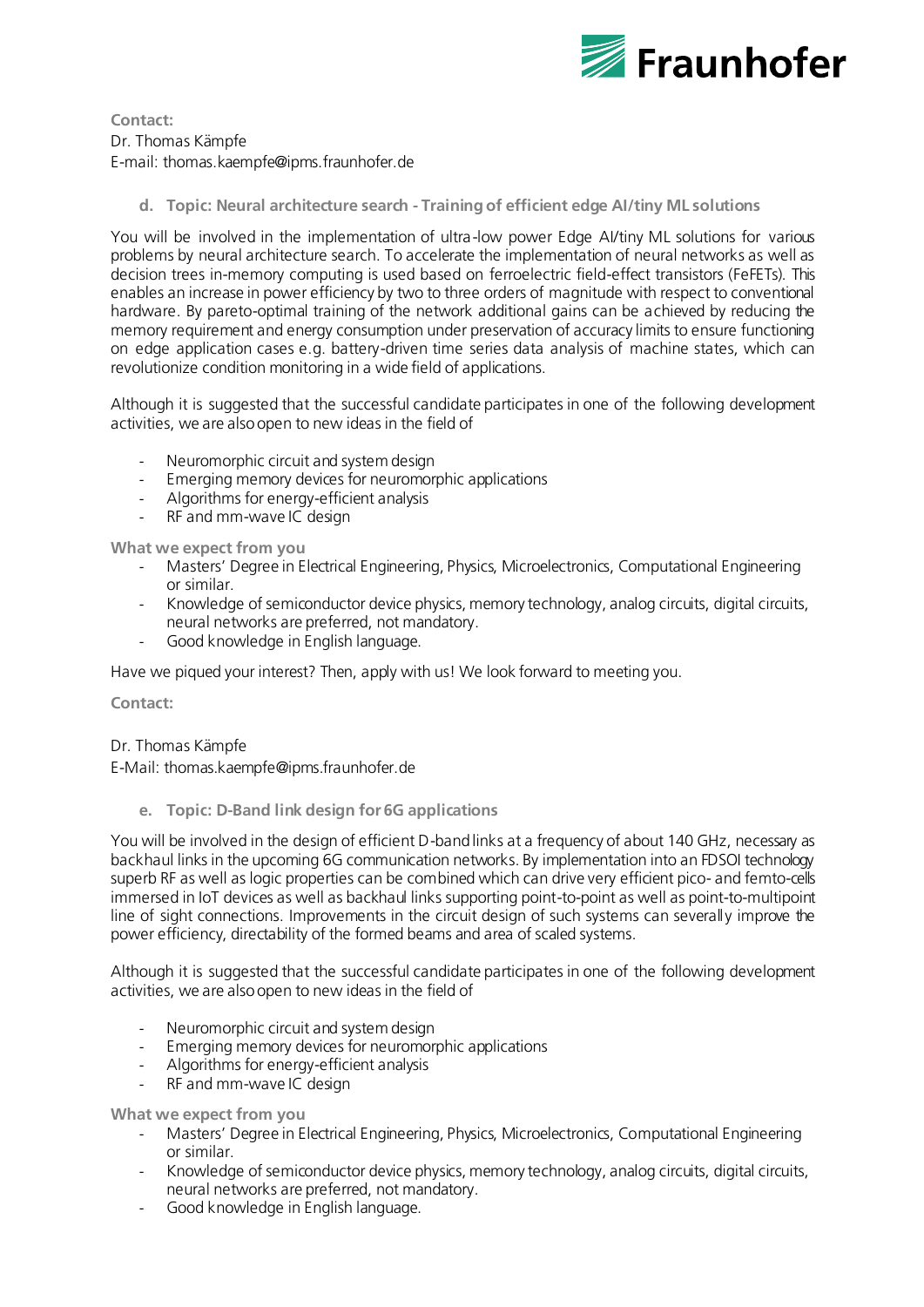

Have we piqued your interest? Then, apply with us! We look forward to meeting you.

**Contact:**

Dr. Thomas Kämpfe E-Mail: thomas.kaempfe@ipms.fraunhofer.de

**Homepage:** 

[http://www.ipms.fraunhofer.de](http://www.ipms.fraunhofer.de/)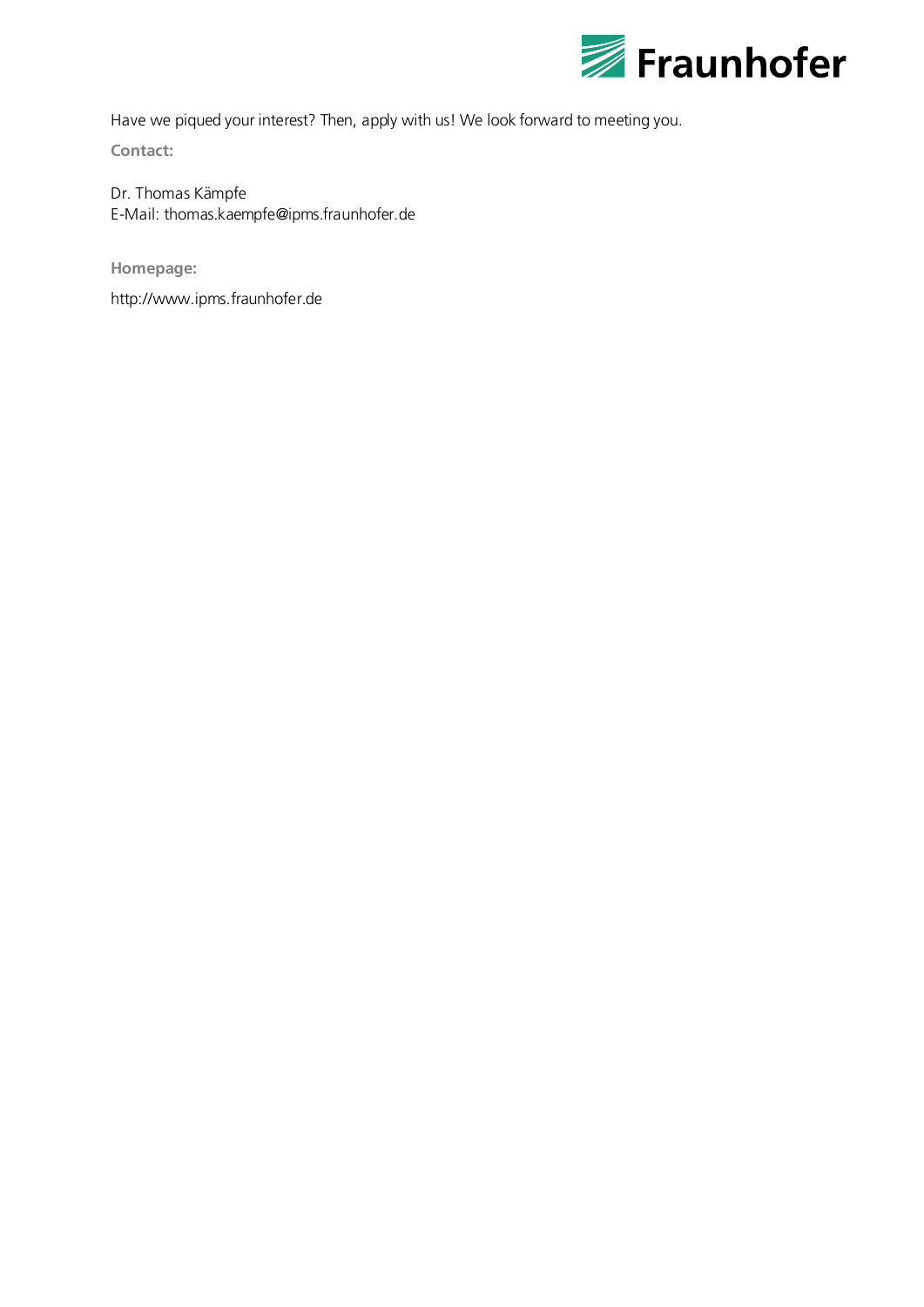

- **6. [Fraunhofer Institute for Microengineering and Microsystems IMM](https://www.imm.fraunhofer.de/en.html)**
- **a. TOPIC »BIOLOGICAL PROCEDURES FOR MICRO-ORGANISMS DETECTION IN INDUSTRIAL PRODUCTION«**

# IS MICROBIOLOGICAL ANALYSIS YOUR INTEREST? WE AT THE FRAUNHOFER-INSTITUT IMM OFFER YOU AN EXCITING OPPORTUNITY IN THE FIELD OF DIAGNOSTICS IMMEDIATELY

We, the Fraunhofer IMM in Mainz, research and develop in the fields of energy, chemistry and diagnostics. The focus is on hydrogen-based energy supply, sustainable chemistry and process analysis as well as medical and industrial diagnostics. With our development work, we make a significant contribution to the social challenges of »safe, clean and efficient energy«, »climate protection, environment and resource efficiency« and »health«.

Bacterial contamination in production processes can pose a risk to people, products and, in some cases, even systems. The tests that are common nowadays in central laboratories are time-consuming and not suitable for reacting immediately to dangers. In various industrial areas, so-called point-of-use devices (PoU) are urgently needed for the direct detection of microbial contamination. The polymerase chain reaction (PCR) is an excellent method for the detection of microorganisms through the amplification of specific DNA segments. A missing link in order to use PCR-based applications on site is besides automation and miniaturization of the work steps as well as the purification, lysis and DNA isolation in the sample preparation. And here is where you come in.

## **Objective of the doctorate**

Even at a very low concentration, microorganisms can pose a risk. Your research is therefore to develop biological processes of sample preparation by taking into account the special requirements of microtechnology and microfluidics, in close cooperation with our scientific-technical team. Main challenge in this project: You will do the traditional laboratory methods of microorganism concentration, lysis, DNA purification and PCR seamlessly available in microfluidic systems. Recognize microorganism contaminations in various industrial (intermediate) products and media and quantify them.

**What we expect of you:**

- Successfully completed scientific university degree in the field of microbiology, molecular biology or bioinformatics, with a very good knowledge of PCR.
- Experience in the design of PCR primers / probes, flow cytometry, immunoassay, etc.
- In-depth knowledge of bacteria, fungi, yeast, viruses, etc.
- Good knowledge and experience in cell lysis methods
- Ideally, knowledge of microfluidics and reagent lyophilization
- Experience working in a research or development environment with an interdisciplinary team
- An independent working style, ability to work in a team and analytical thinking skills
- Fluent written and spoken English as well as excellent communication skills, basic knowledge of German is preferred
- Interest in experimental work and the desire to convert your own ideas into new technical solutions
- Work experience in industry is desirable
- Very good academic writing skills are preferred

**What you can expect of us:**

- An exciting and varied topic with a high level of practical relevance
- An interdisciplinary working environment and a wide range of internal production and measurement technologies
- Many years of experience in supervising students and doctoral candidates
- Support with scientific publications, e. B. Articles in trade journals
- Diverse interdisciplinary exchange with other students and doctoral candidates in our institute Personal scope for developing your own creative ideas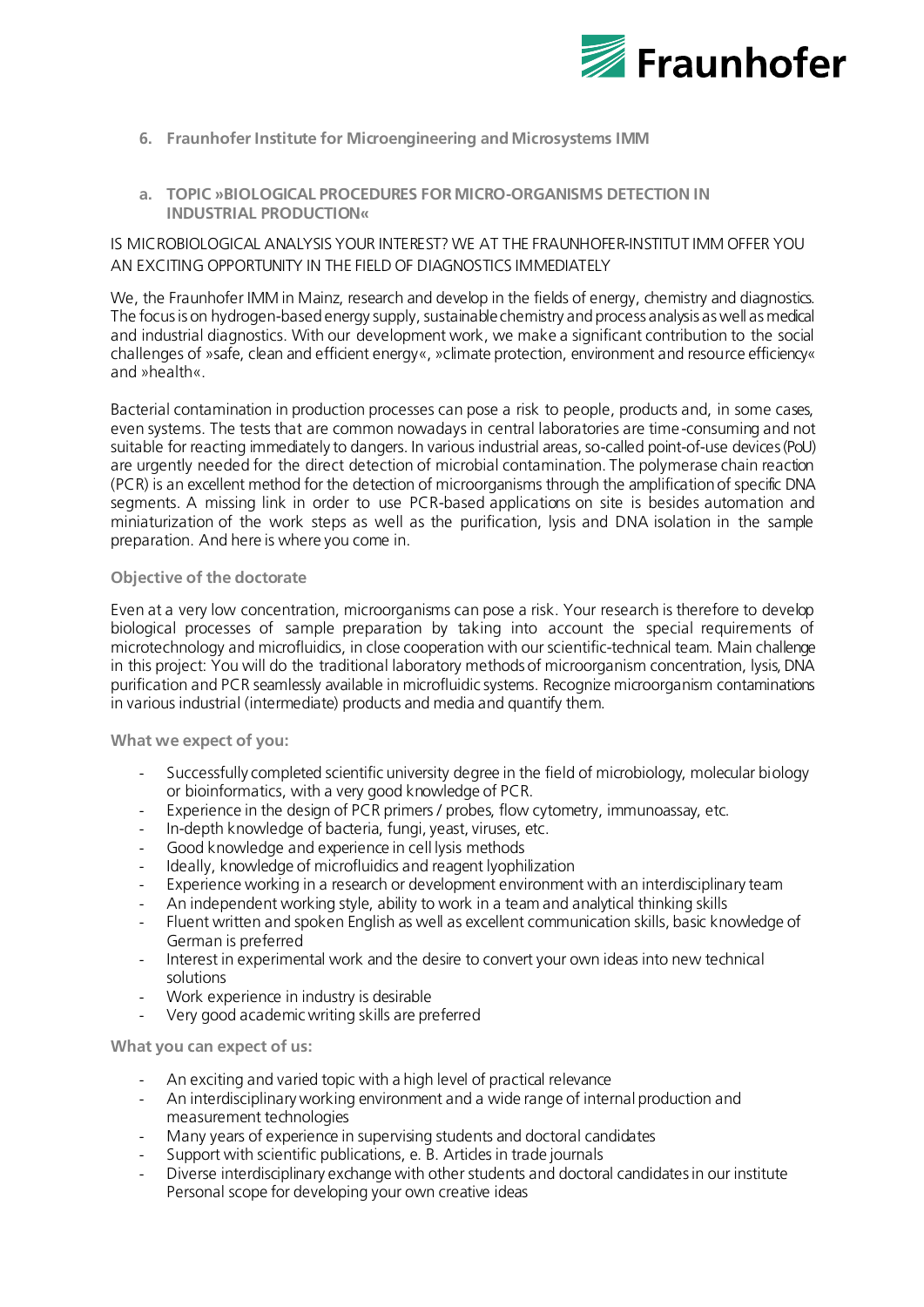

- Individual development through further qualification, e. B. through the Fraunhofer education program with seminars to support the doctorate, as well as through participation in trade fairs and conferences
- Open, results-oriented and cooperative working atmosphere

**Contact**

## Dr. Sisi Li E-Mail: [sisi.li@imm.fraunhofer.de](mailto:sisi.li@imm.fraunhofer.de)

- - **b. TOPIC »MICROFLUIDIC METHODS FOR ON-SITE DETECTION OF MICRO-ORGANISMS IN INDUSTRIAL PRODUCTION«**

# IS MICROFLUIDIC TECHNOLOGY YOUR INTEREST? WE AT THE FRAUNHOFER-INSTITUT IMM OFFER YOU AN EXCITING OPPORTUNITY IN THE FIELD OF DIAGNOSTICS IMMEDIATELY

We, the Fraunhofer IMM in Mainz, research and develop in the fields of energy, chemistry and diagnostics. The focus is on hydrogen-based energy supply, sustainable chemistry and process analysis as well as medical and industrial diagnostics. With our development work, we make a significant contribution to the social challenges of »safe, clean and efficient energy«, »climate protection, environment and resource efficiency« and »health«.

Bacterial contamination in production processes can pose a risk to people, products and, in some cases, even systems. The tests that are common nowadays in central laboratories are time-consuming and not suitable for reacting immediately to dangers. In various industrial areas, so-called point-of-use devices (PoU) are urgently needed for the direct detection of microbial contamination. The polymerase chain reaction (PCR) is an excellent method for the detection of microorganisms through the amplification of specific DNA segments. The missing link in order to use PCR-based applications on site is the automation and miniaturization of lengthy and mainly manual sample preparation processes. And here is where you come in.

# **Objective of the doctorate**

Even at a very low concentration, microorganisms can pose a risk. Your research is therefore to develop microfluidic methods that allow you to extract microorganisms from large sample volumes of industrial media to allow immediate PCR detection, in close cooperation with microbiologists and our scientifictechnical team. Your main challenge: You work on the physical phenomena at the microscale creatively by taking into account the requirement that microsystems can later be mass produced.

## **What we expect of you:**

- Successfully completed academic university degree in the field of physics, mechanical engineering or in chemical engineering with very good knowledge of microfluidics and microtechnology
- Good knowledge of the interactions of polymers (PC, PMMA, COP, COC) with liquids (wettability,
- Stability, fluid absorption, etc.) and basic knowledge of microbiology is an advantage
- Ideally, knowledge of the manufacture of polymers
- Good knowledge of  $C++$ , Python, Labview is preferred
- Experience working in a research or development environment with an interdisciplinary team
- An independent working style, ability to work in a team and analytical thinking skills
- Interest in experimental work and the desire to convert your own ideas into new technical solutions
- Fluent written and spoken English as well as excellent communication skills, basic knowledge of German is preferred
- Work experience in industry is desirable
- Very good academic writing skills are preferred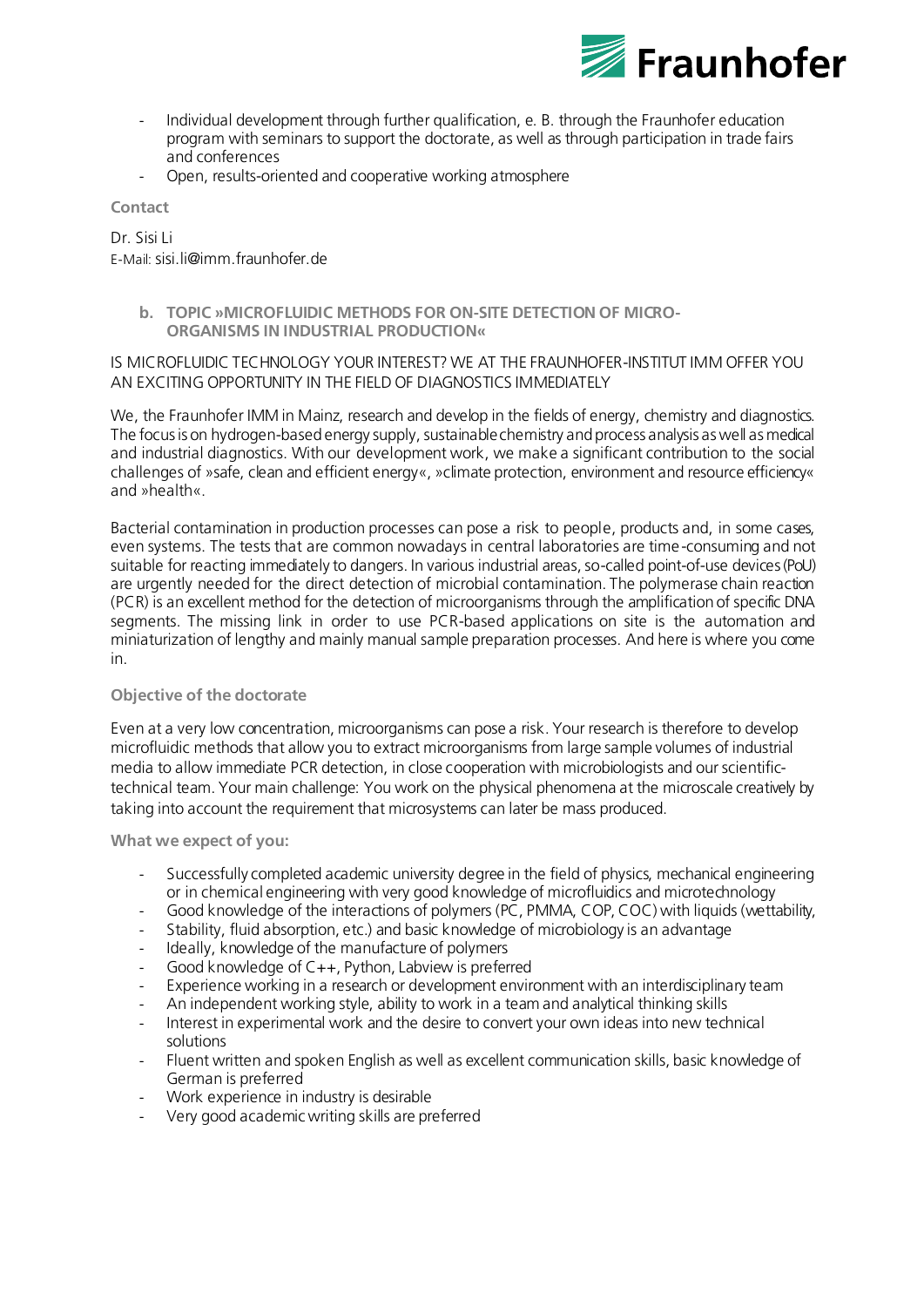

**What you can expect of us:**

- An exciting and varied topic with a high level of practical relevance
- An interdisciplinary working environment and a wide range of internal production and measurement technologies
- Many years of experience in supervising students and doctoral candidates
- Support with scientific publications, e. B. Articles in trade journals
- Diverse interdisciplinary exchange with other students and doctoral candidates in our institute
- Personal scope for developing your own creative ideas
- Individual development through further qualification, e. B. through the Fraunhofer education program with seminars to support the doctorate, as well as through participation in trade fairs and conferences
- Open, results-oriented and cooperative working atmosphere

## **Contact**

Dr. Sisi Li E-Mail: [sisi.li@imm.fraunhofer.de](mailto:sisi.li@imm.fraunhofer.de)

> **c. DOCTORAL CANDIDATE WITH THE RESEARCH TOPIC »MICROFLUIDIC METHODS FOR ON-SITE DETECTION OF MICRO-ORGANISMS IN INDUSTRIAL PRODUCTION«**

# IS MICROFLUIDIC TECHNOLOGY YOUR INTEREST? WE AT THE FRAUNHOFER-INSTITUT IMM OFFER YOU AN EXCITING OPPORTUNITY IN THE FIELD OF DIAGNOSTICS IMMEDIATELY

We, the Fraunhofer IMM in Mainz, research and develop in the fields of energy, chemistry and diagnostics. The focus is on hydrogen-based energy supply, sustainable chemistry and process analysis as well as medical and industrial diagnostics. With our development work, we make a significant contribution to the social challenges of »safe, clean and efficient energy«, »climate protection, environment and resource efficiency« and »health«.

Bacterial contamination in production processes can pose a risk to people, products and, in some cases, even systems. The tests that are common nowadays in central laboratories are time-consuming and not suitable for reacting immediately to dangers. In various industrial areas, so-called point-of-use devices (PoU) are urgently needed for the direct detection of microbial contamination. The polymerase chain reaction (PCR) is an excellent method for the detection of microorganisms through the amplification of specific DNA segments. The missing link in order to use PCR-based applications on site is the automation and miniaturization of lengthy and mainly manual sample preparation processes. And here is where you come in.

## **Objective of the doctorate**

Even at a very low concentration, microorganisms can pose a risk. Your research is therefore to develop microfluidic methods that allow you to extract microorganisms from large sample volumes of industrial media to allow immediate PCR detection, in close cooperation with microbiologists and our scientifictechnical team. Your main challenge: You work on the physical phenomena at the microscale creatively by taking into account the requirement that microsystems can later be mass produced.

**What we expect of you:**

- Successfully completed academic university degree in the field of physics, mechanical engineering or in chemical engineering with very good knowledge of microfluidics and microtechnology
- Good knowledge of the interactions of polymers (PC, PMMA, COP, COC) with liquids (wettability,
- Stability, fluid absorption, etc.) and basic knowledge of microbiology is an advantage
- Ideally, knowledge of the manufacture of polymers
- Good knowledge of C++, Python, Labview is preferred
- Experience working in a research or development environment with an interdisciplinary team
- An independent working style, ability to work in a team and analytical thinking skills
- Interest in experimental work and the desire to convert your own ideas into new technical solutions